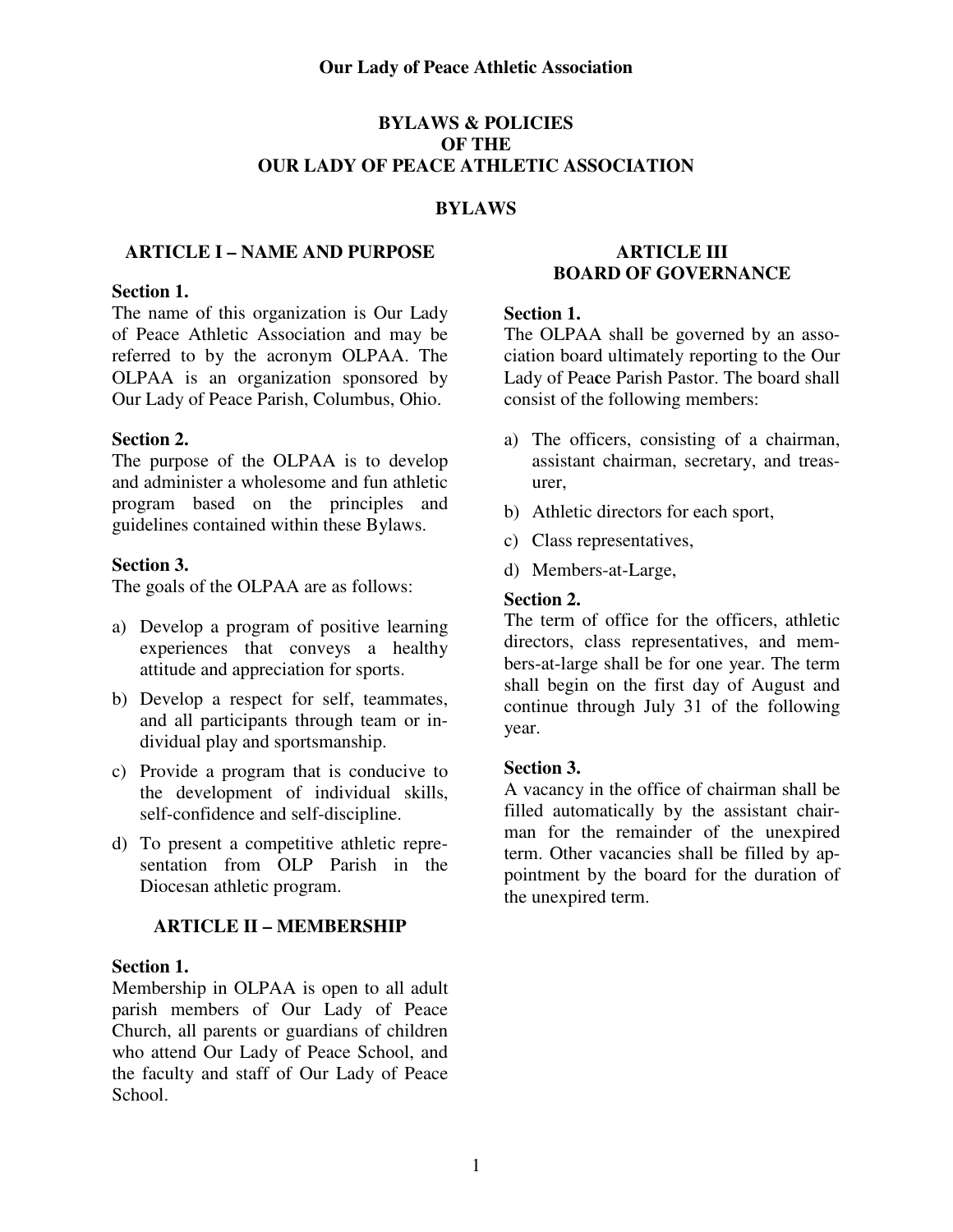# **ARTICLE IV – OFFICERS**

## **Section 1. Chairman**

The chairman shall have general supervision of the OLPAA. The chairman's duties shall include the following:

- a) Preside at meetings of the board.
- b) Act as ex-officio member of all committees.
- c) Appoint all committees.

# **Section 2. Assistant Chairman**

The duties of the assistant chairman shall include the following:

a) Represent the chairman when he or she is absent.

## **Section 3. Treasurer**

The duties of the treasurer shall be as follows:

- a) Execute all normal and necessary transactions associated with activities approved by the board, and be informed of, and be responsible for the timely execution of all required periodic financial transactions or correspondence concerning the finances of the OLPAA which do not require action by the board.
- d) Maintain the financial records of the OLPAA.

### **Section 4. Secretary**

The duties of the secretary shall include the following:

- a) Maintain the correspondence files.
- b) Prepare minutes of all meetings of the board.
- c) Send notice for each meeting to all board members.

# **ARTICLE V ATHLETIC DIRECTORS**

### **Section 1.**

The board shall include one athletic director ("AD") for each of the following sports:

- a) Baseball
- b) Boys Basketball
- c) Girls Basketball
- d) Cheerleading
- e) Football
- f) Golf
- g) Soccer
- h) Softball
- i) Track
- j) Volleyball

# **Section 2.**

The duties of each athletic director shall include the following:

- a) Organize and supervise their respective sport.
- b) Recruiting and selecting coaches. Ensuring coaches meet Diocesan requirements for volunteering (e.g. "Protecting God's Children", background checks, Play Like a Champion and other requirements that may be added)

## **ARTICLE VI CLASS REPRESENTATIVES**

### **Section 1.**

The board shall include two representatives from grades 4 through 8, for a total of 10 class representatives.

### **Section 2.**

Each class representative shall be a parent or guardian of a student in the respective grade that they represent. It is preferred, but not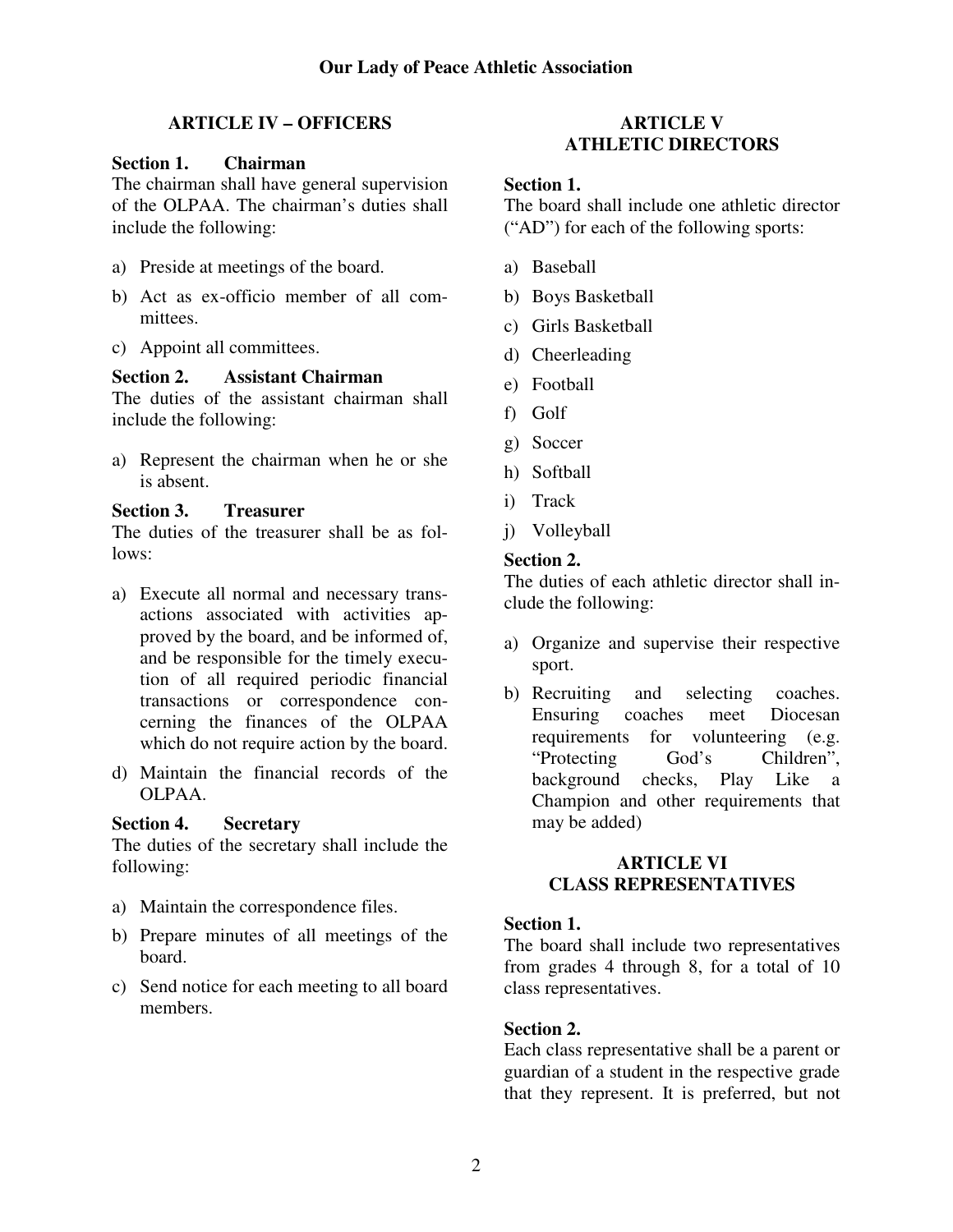required, that one class representative for each grade be the parent or guardian of a girl in the grade and the other one the parent or guardian of a boy in the grade. Class representatives shall be a primary point of contact for the Board with the respective class to promote the OLPAA athletics programs.

### **ARTICLE VII MEMBERS-AT-LARGE**

#### **Section 1.**

The board shall include at least three members-at-large. The board may elect additional members-at-large as deemed necessary. At-large members help support and promote the athletics programs for the OLPAA and may serve on various subcommittees or perform a key coordinator role including, but not limited to fundraising, volunteer scheduling, photographer coordinator, etc.

# **ARTICLE VIII AUTHORITY OF OFFICERS**

### **Section 1.**

The officers of the OLPAA shall have the authority to make decisions on behalf of the board as described below.

- a) Approving expenses not in the approved budget for amounts not exceeding \$500.
- b) Resolving disputes involving coaches, coach selection, teams, team formation, players, and usage of fields, gym, or other facilities.

### **Section 2.**

When deciding issues specific to one or more sports, the officers shall include the respective athletic director(s) in the discussion. The officers will review and provide feedback to the ADs prior to the finalization of the ADs selection of coaches and formation of teams. For any decisions

that require a vote from the officers, each respective athletic director involved shall also have one vote.

## **Section 3.**

The officers shall report to the board all decisions made under the above authority at the next meeting.

### **ARTICLE IX QUORUM AND VOTING**

### **Section 1.**

For the transaction of all business, participation by at least 15 board members shall constitute a quorum.

### **Section 2.**

To approve an amendment to these bylaws, at least 2/3 of the votes cast must be in favor of the amendment.

### **Section 3.**

For the transaction of all other business, at least a simple majority of the votes cast must be in favor of the motion for approval.

### **Section 4.**

Each board member shall have one vote, even if that board member holds multiple positions on the board. For example, a board member may be the treasurer, athletic director for track, and a class representative, but the member still only has one vote.

### **Section 5.**

A board member may assign a proxy to vote on his or her behalf at meetings. Proxies must be submitted to the chair in writing and must indicate the name of the board member assigning the proxy, the name of the board member assigned as the proxy, and the effective time and duration of the proxy assignment.

### **Section 6.**

Voting may be performed by email or other form of electronic communication at the dis-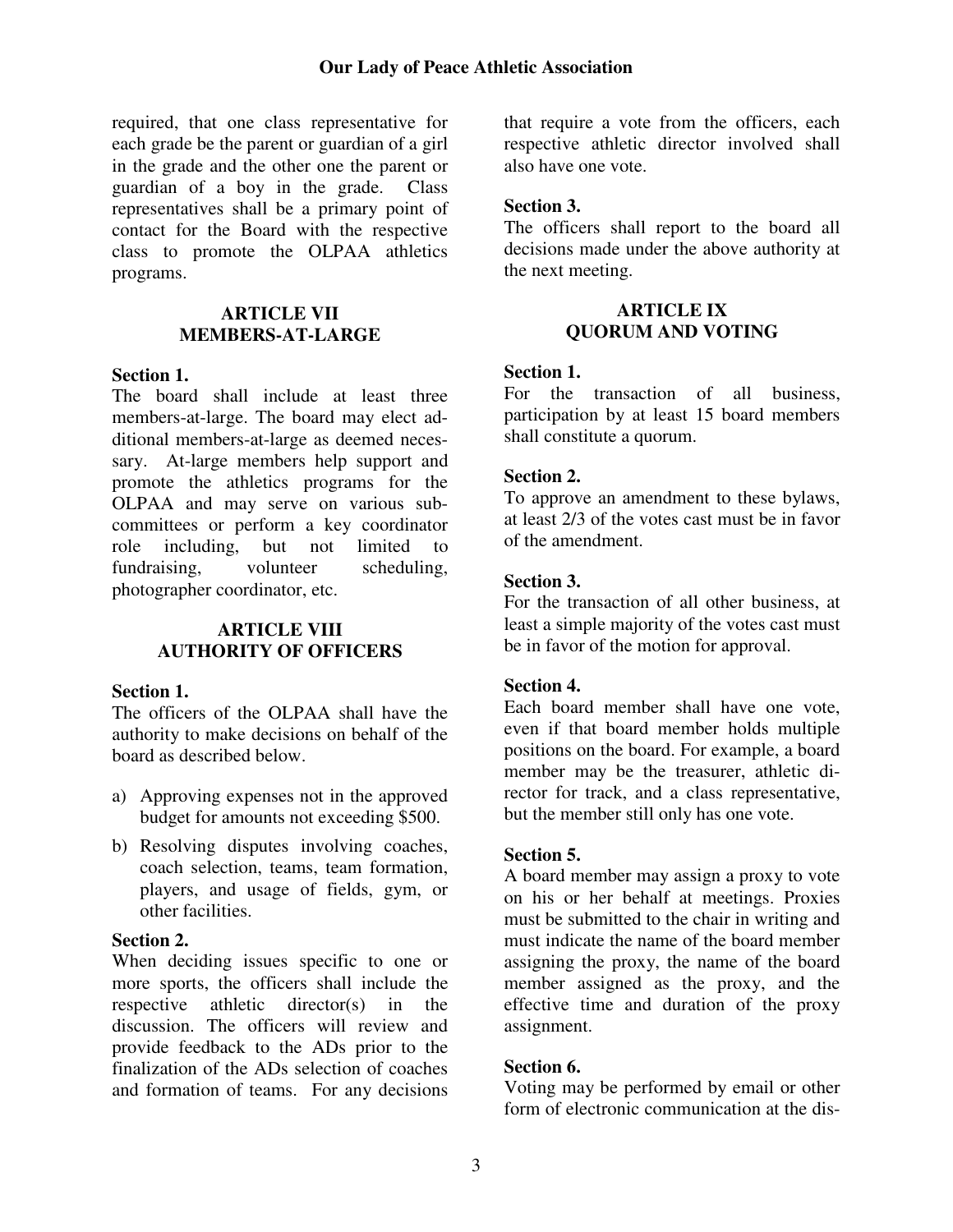### **Our Lady of Peace Athletic Association**

cretion of the chairman. Each member shall be sent an explanation of the issue to be voted on and asked to reply with a Yes or No vote on the issue. Each member voting shall send their reply to the chairman and secretary to count the votes. The chairman and secretary shall both count the votes and then ensure their counts agree. Either the chairman or the secretary shall then communicate the results of the vote to all members. The chairman shall report the results of the vote at the next meeting so that it can be entered into the minutes.

### **ARTICLE X NOMINATIONS AND ELECTIONS**

#### **Section 1.**

The chairman will solicit nominations for new board members in April of each year. Nominees must be eligible for membership

as described in Article II. An existing board member shall obtain the consent of the nominee to serve if elected.

### **Section 2.**

The existing board members will elect new board members in May of each year.

#### **Section 3.**

Newly elected members will begin their term on August first of the year in which they are elected.

## **ARTICLE XI – RULES OF ORDER**

#### **Section 1.**

The rules contained in the  $11<sup>th</sup>$  edition of *Robert's Rules of Order Newly Revised* shall govern in all cases to which they are applicable and in which they are not inconsistent with these bylaws.

## **POLICIES**

*Note: The rules of the Columbus Diocese take precedence over all OLPAA policies.*

## **ELIGIBILITY AND RULES FOR ATHLETES**

Participation in the athletic program at Our Lady of Peace is open to all children who are students at Our Lady of Peace School or whose families are members of Our Lady of Peace Parish.

Participation in the athletic program is a privilege. The athlete, therefore, has certain responsibilities that he or she must maintain in order to qualify for participation:

- 1. The athlete must maintain acceptable academic performance commensurate with his or her ability. If the school restricts participation in a sport due to poor academic performance or behavior, the OLPAA will cooperate with OLP **School**
- 2. The athlete is a school and parish leader by his or her very commitment to sporting activities. The athlete has the responsibility to the school and parish to conduct his or her behavior in a positive and acceptable manner, both on and off the playing field. Conduct of an objectionable nature will not be tolerated and repeated offenses are grounds for suspension from the athletic program.
- 3. The athlete must make attendance at all practices and games a priority and be responsible for notifying the coach if attendance is not possible. If an athlete repeatedly misses practices, the board strongly discourages the coach from allowing the athlete to participate in games until the athlete begins attending practices again.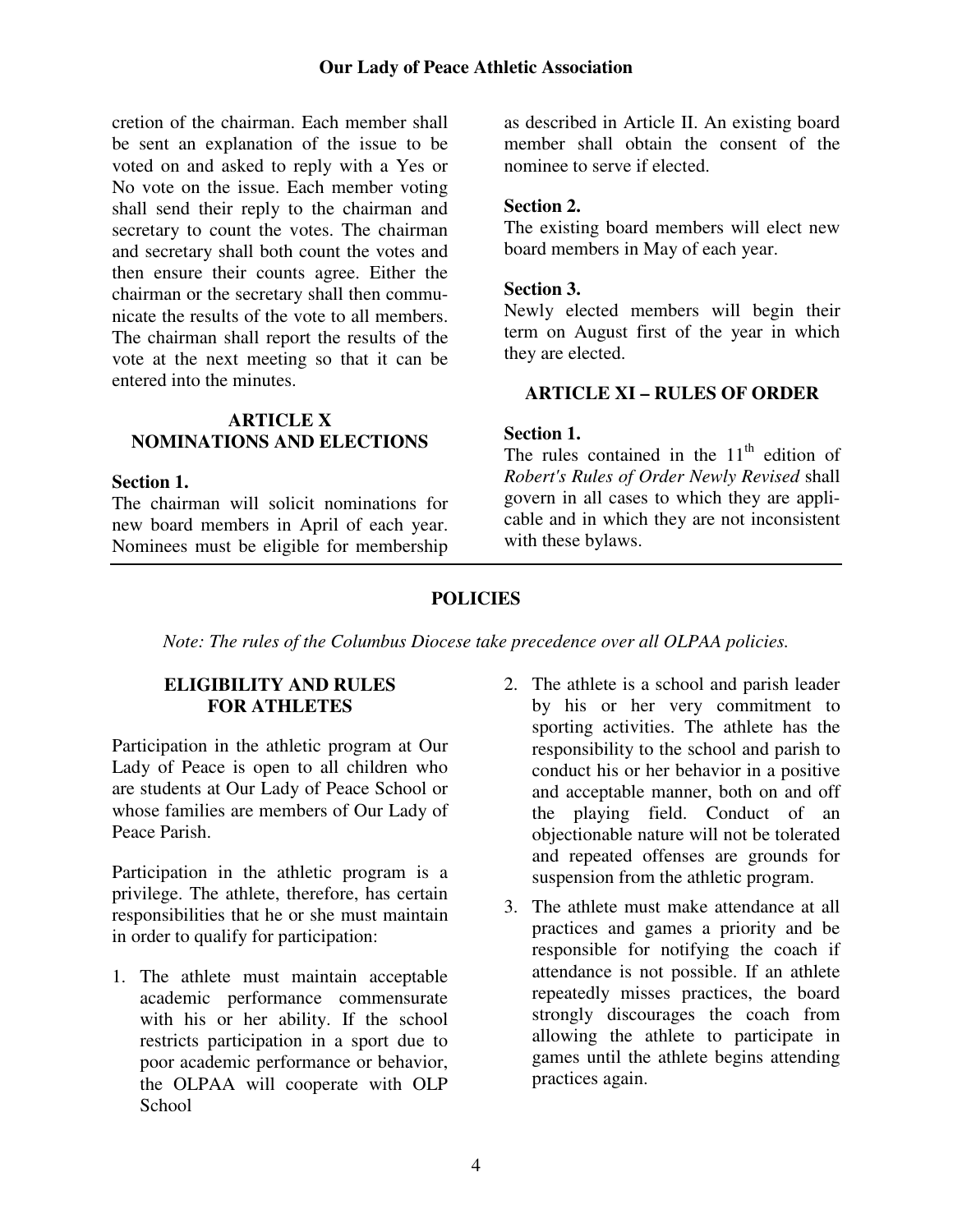- 4. The board follows the policy of Our Lady of Peace School for drugs, alcohol, tobacco, weapons or any instruments of violence, and all illegal substances. This policy is described in the Our Lady of Peace School Handbook.
- 5. Athletes may not participate in any games until they have paid the registration fee and have a properly signed consent form allowing them to play a particular sport. Exceptions must be approved by both the athletic director and the chairman.
- 6. After registering to play a sport, an athlete may quit before the first game. However, an athlete who quits a sport after the first game will be suspended from participating in any other OLPAA sports. Before the athlete may participate in any other sports, the athlete must submit to the OLPAA board a written request to play and justify to the board's satisfaction the reason for quitting. This rule does not apply in cases of injury, illness or academic performance.
- 7. Athletes may play in multiple sports when the season for one sport overlaps the season for the second sport, with the approval from the coaches of both sports. However, athletes may not play more than one of the following sports during a season, because of multiple conflicts between scheduled games or matches.
	- a) Football
	- b) Volleyball
	- c) Fall soccer

 When a scheduled game or match in one sport conflicts with a scheduled practice for the second sport, the game or match takes priority over the practice. The athlete must notify both coaches of the conflict.

## **TEAMS**

Athletes will compete at their own grade level (i.e.  $8<sup>th</sup>$  grade athletes will play in varsity leagues,  $7<sup>th</sup>$  grade athletes in junior varsity leagues,  $6<sup>th</sup>$  grade athletes in reserve leagues, etc.). However, the athletic director may form teams with a combination of athletes from different grades or athletes from another school when not enough athletes from a particular grade register for a sport. The athletic director may also form teams with a combination of athletes from different grades in order to form a competitive team in Grades 7 and 8. The ADs will notify the officers of proposed team composition prior to finalization and communication of such.

In order to follow the Diocesan Recreation Association recommendation to field more than one volleyball or basketball team in a given grade when possible, OLPAA may split grades into two teams when more than 14 players from one grade express the desire to play volleyball or basketball, and when the needed number of coaches are available. All Diocesan sports leagues for grades 4, 5 and 6 are instructional leagues and if the grade will be divided into two teams, the athletic director will attempt to equally distribute the talent between the two teams. Grades 7 and 8 are in competitive leagues and the athletic director will assign athletes to either a competitive team or a developmental team based on try-outs and previous playing experience. The two teams will have approximately the same number of athletes.

# **PLAYING TIME**

Participating in games or competitive matches is an important element in the development of an athlete's skills and appreciation of a sport. Consequently, the following guidelines for playing time apply: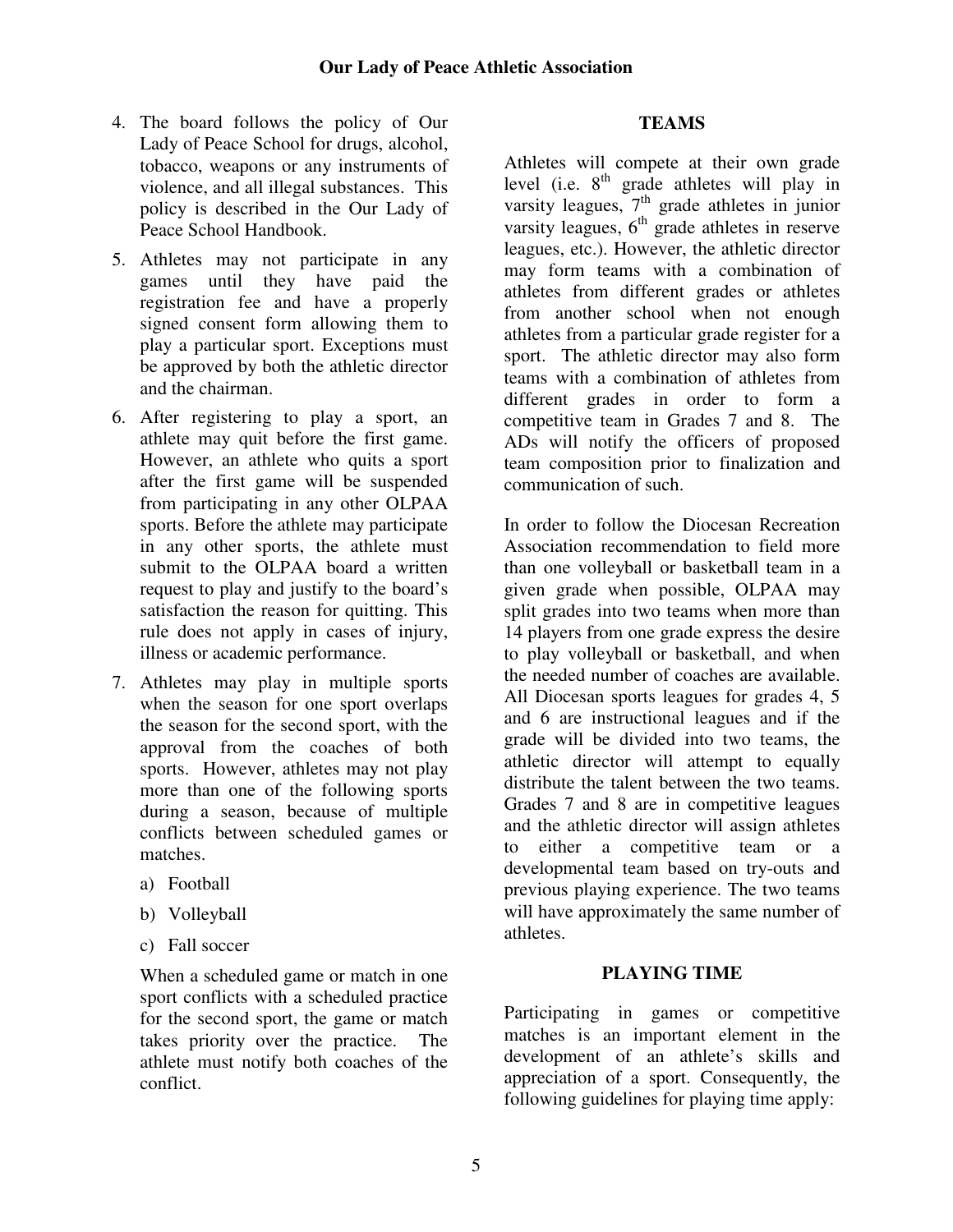# **Grades K-6**

Playing time should be equally divided, or as close as reasonably possible, for all athletes, regardless of the skill level of an individual. However, a coach may make exceptions due to illness, lack of attendance, or behavior and attitude problems.

# **Grades 7-8**

Playing time will be based on a variety of factors, including skill level, attendance, behavior, and the "game situation." Coaches are required to play every player who attends a game or match. However, the amount of playing time an individual receives is based solely on the coach's discretion and the Diocesan guideline for that particular sport.

The selection of team captains is at the discretion of the coach. However, the OLPAA recommends that this honor be earned and, if possible, rotated.

# **COACHES**

The athletic director for each sport will select the coaches. However, prior to finalizing and communicating such, the AD will notify the officers of their recommendations. Should more than one candidate express an interest in coaching a team, the athletic director shall inform all candidates of the situation and attempt to resolve the matter by mutual agreement. All qualified candidates will be evaluated with the goal to select the most qualified candidate for that coaching role. If the matter cannot be resolved by agreement, the athletic director shall inform the officers of the situation before announcing the selection of the coach. The athletic director's selection of the coach is final and may not be appealed.

For grades 7 and 8, the coach should have playing or coaching experience at the high

school level or above or have other significant coaching experience. Given the Board's desire to ensure that the most qualified candidate is ultimately selected, the coach may be a parent or non-parent of player(s) on the team, with no preferential treatment given to either. Ideally, a coach selected for a  $7<sup>th</sup>$  grade team would coach that same team in the  $8<sup>th</sup>$  grade.

Each coach has the privilege to develop and administer his or her own program with minimum interference. However, the program must fulfill the goals of the OLPAA as described in Article I of the bylaws. Each coach shall emphasize the following objectives:

- 1. Have fun.
- 2. Expect that instructions will be followed.
- 3. Encourage good sportsmanship.
- 4. Teach skill development and an understanding of the fundamental rules and dynamics of the sport being played.
- 5. Encourage self discipline.
- 6. Develop teamwork.
- 7. Play to win.
- 8. Develop self and team confidence.
- 9. Create enthusiasm.

Because the coach is expected to maintain the standards of the OLPAA, he or she may recommend to the athletic director and the chairman the dismissal of a participant who fails to cooperate or fulfill OLPAA goals.

Coaches are welcome to attend board meetings during the season to discuss problems, equipment, etc.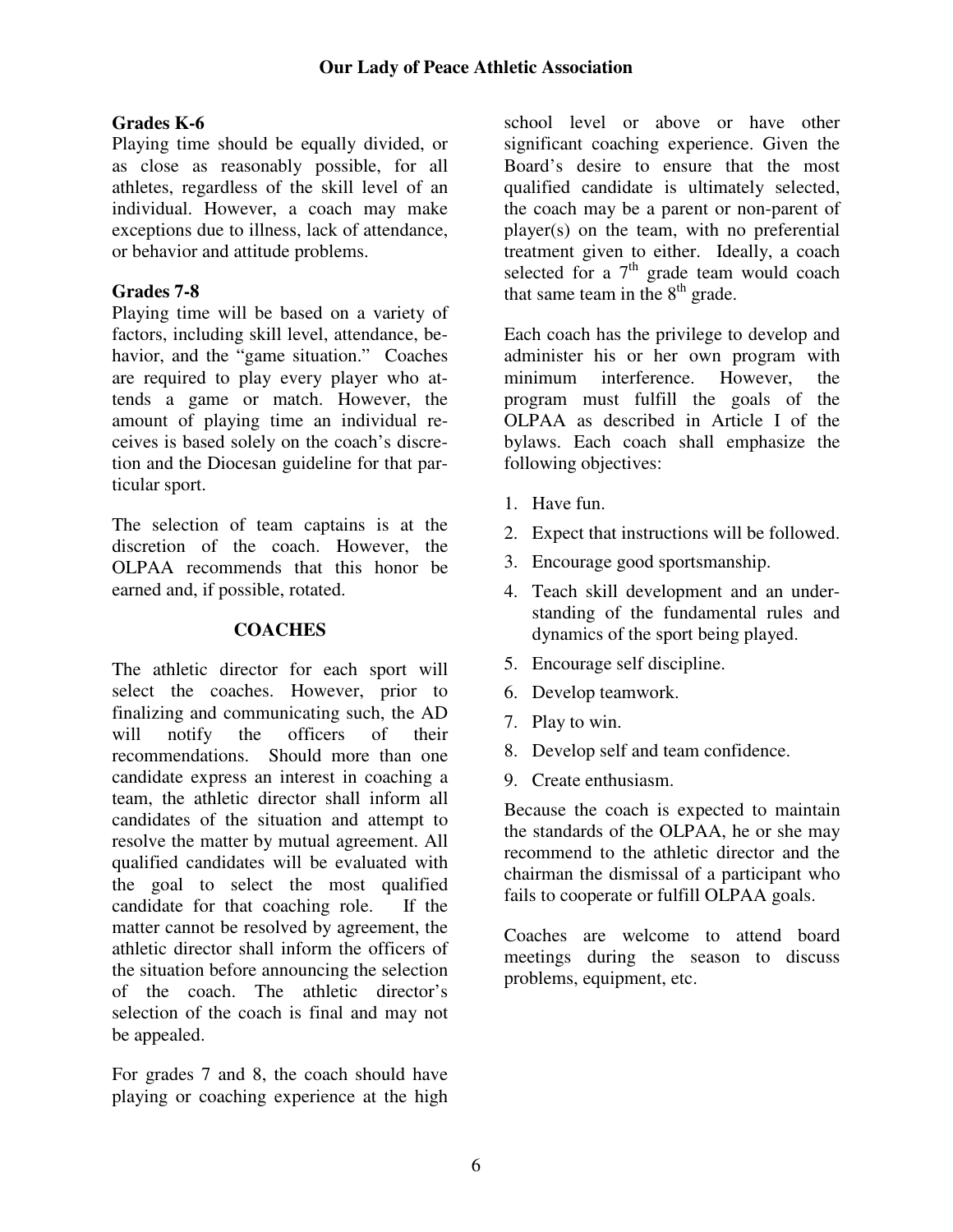# **RULES FOR COACHES**

- 1. There must be at least two adults (age 18 or over) with athletes at all times.
- 2. Coaches are responsible for the gym or field during their practice time, and must stay until all athletes are picked up.
- 3. Coaches will abide by posted gym or field rules.
- 4. Coaches should report any facility problems to the athletic directors as soon as possible.
- 5. Coaches are responsible for gear given to them (i.e. keys, first aid kits, and equipment) and must return everything given to them by the OLPAA at the end of each season.
- 6. If coaches do not plan to use the gym or field time assigned to their team, they are to inform the athletic director so that the time can be reassigned.
- 7. The equipment room is off limits to children.
- 8. Athletes must be in the gym with coach and not loitering in the halls or the restroom.
- 9. When vacating the gym after a practice, coaches are to turn off all lights and close and lock all doors, even if they did not open them or turn them on.
- 10. Coaches must hold a meeting with parents and athletes at the beginning of the practice season to discuss their rules and expectations for practices, games, etc. It is mandatory that all parents and athletes attend this meeting.
- 11. Coaches must abide by the Diocesan rules, which will be provided prior to the start of the season.
- 12. All coaches must have completed the "Protecting God's Children" class offered by the Columbus Catholic Diocese and have their fingerprints and back-

ground check on file with the Diocese. All head coaches must have completed the "Play Like a Champion" training.

13. A coach who wishes to be excused from his or her duties during an existing season must submit a written notice of resignation with at least two weeks notice.

## **EQUIPMENT**

The OLPAA will provide the necessary equipment to outfit the teams, except for golf. The athletic directors will distribute equipment to the coaches and are responsible for the return of the equipment after a season and should work with the coaches to see that equipment issued to them is returned in good condition, although normal wear and tear is expected.

Athletes may have to furnish some of their own equipment or uniform for some sports. Golfers must provide their own clubs.